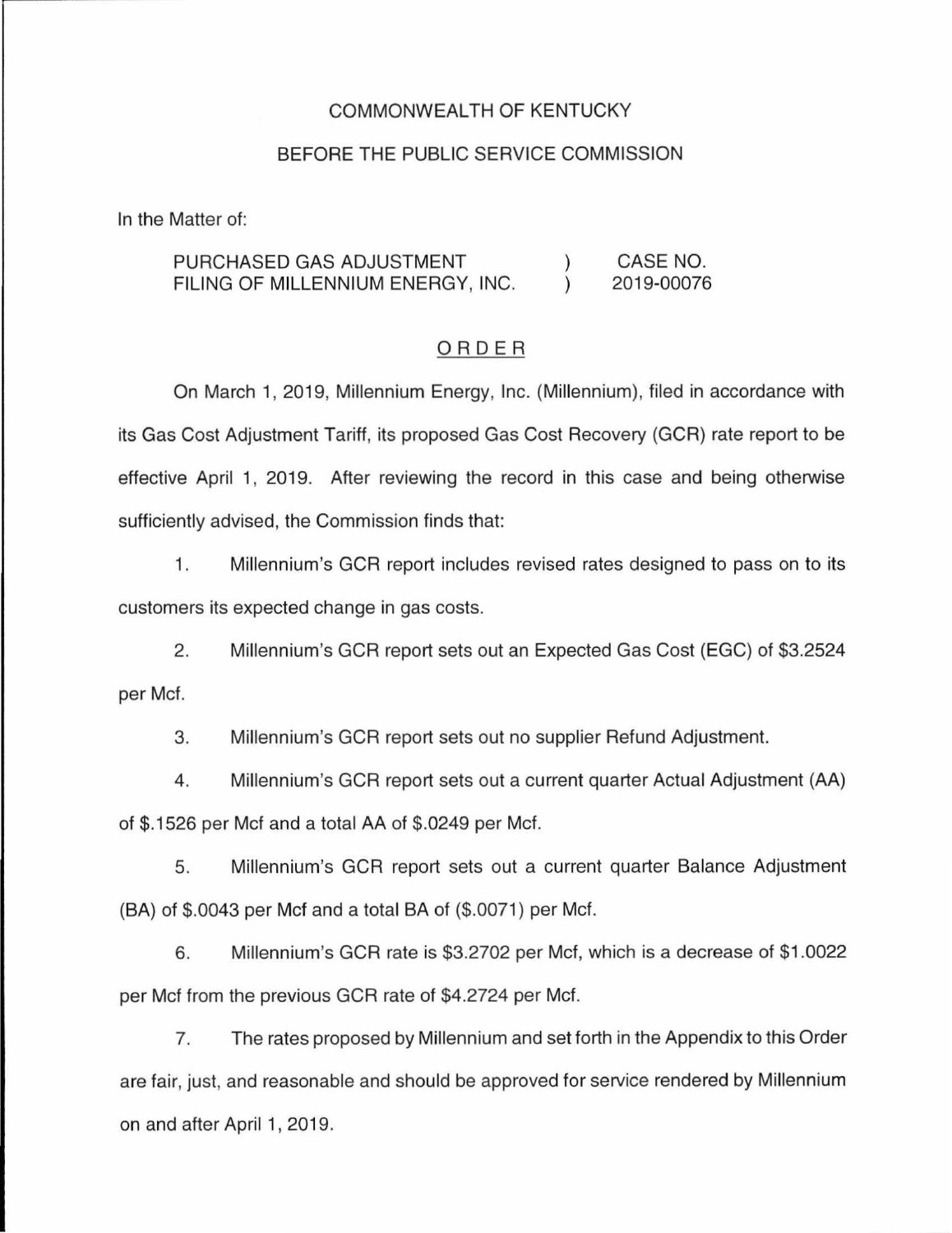IT IS THEREFORE ORDERED that:

1. The rates proposed by Millennium and set forth in the Appendix to this Order are approved for service rendered on and after April 1, 2019.

2. Within 20 days of the date of entry of this Order, Millennium shall file with this Commission, using the Commission's electronic Tariff Filing System, revised tariff sheets setting out the rates approved herein and reflecting that they were approved pursuant to this Order.

3. This case is closed and removed from the Commission's docket.

## [REMAINDER OF PAGE INTENTIONALLY LEFT BLANK]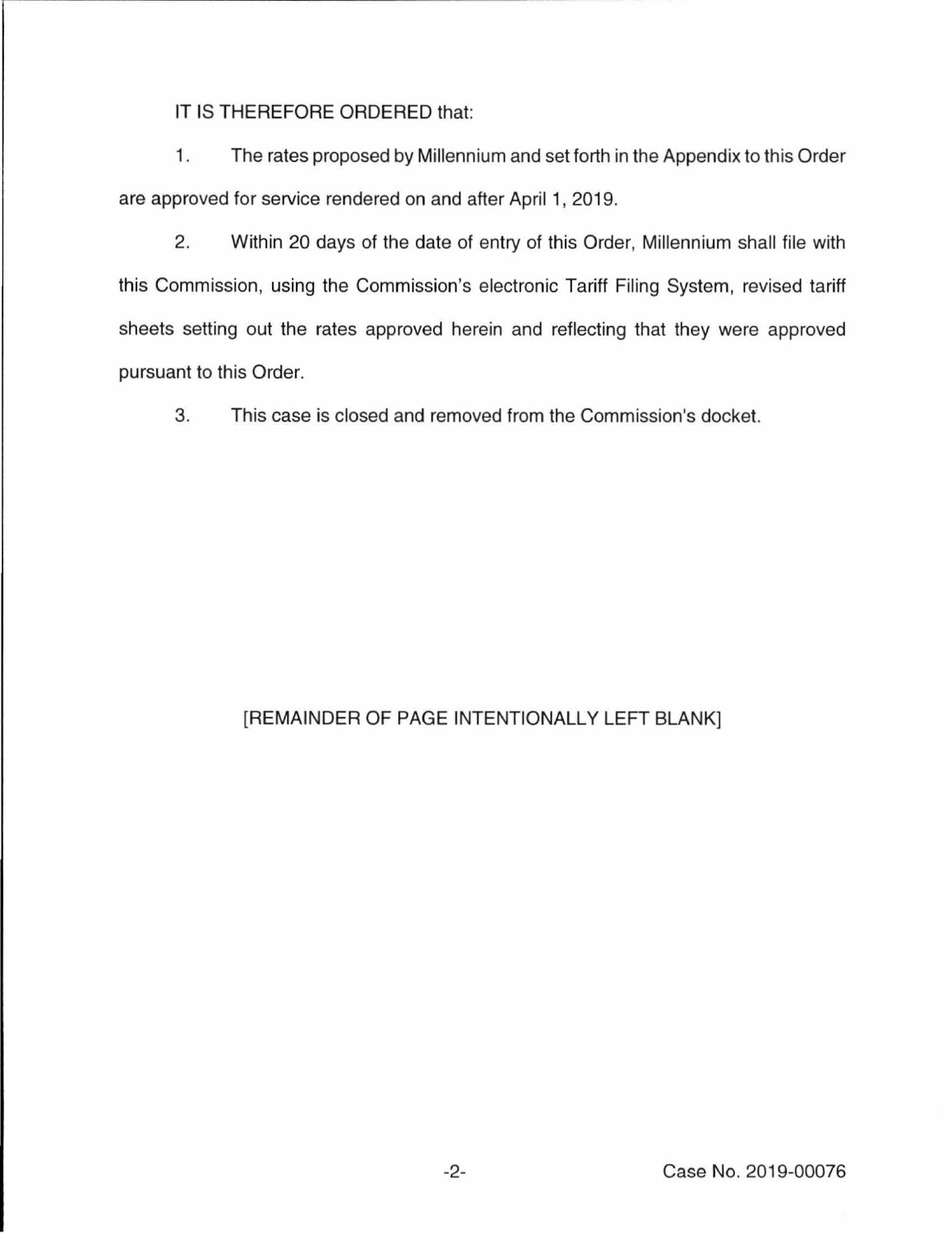By the Commission

| <b>ENTERED</b>     |  |                        |  |  |  |
|--------------------|--|------------------------|--|--|--|
| MAR 26 2019        |  |                        |  |  |  |
| SERVICE COMMISSION |  | <b>KENTUCKY PUBLIC</b> |  |  |  |

**ATTEST:** 

Que R. Pinso

Executive Director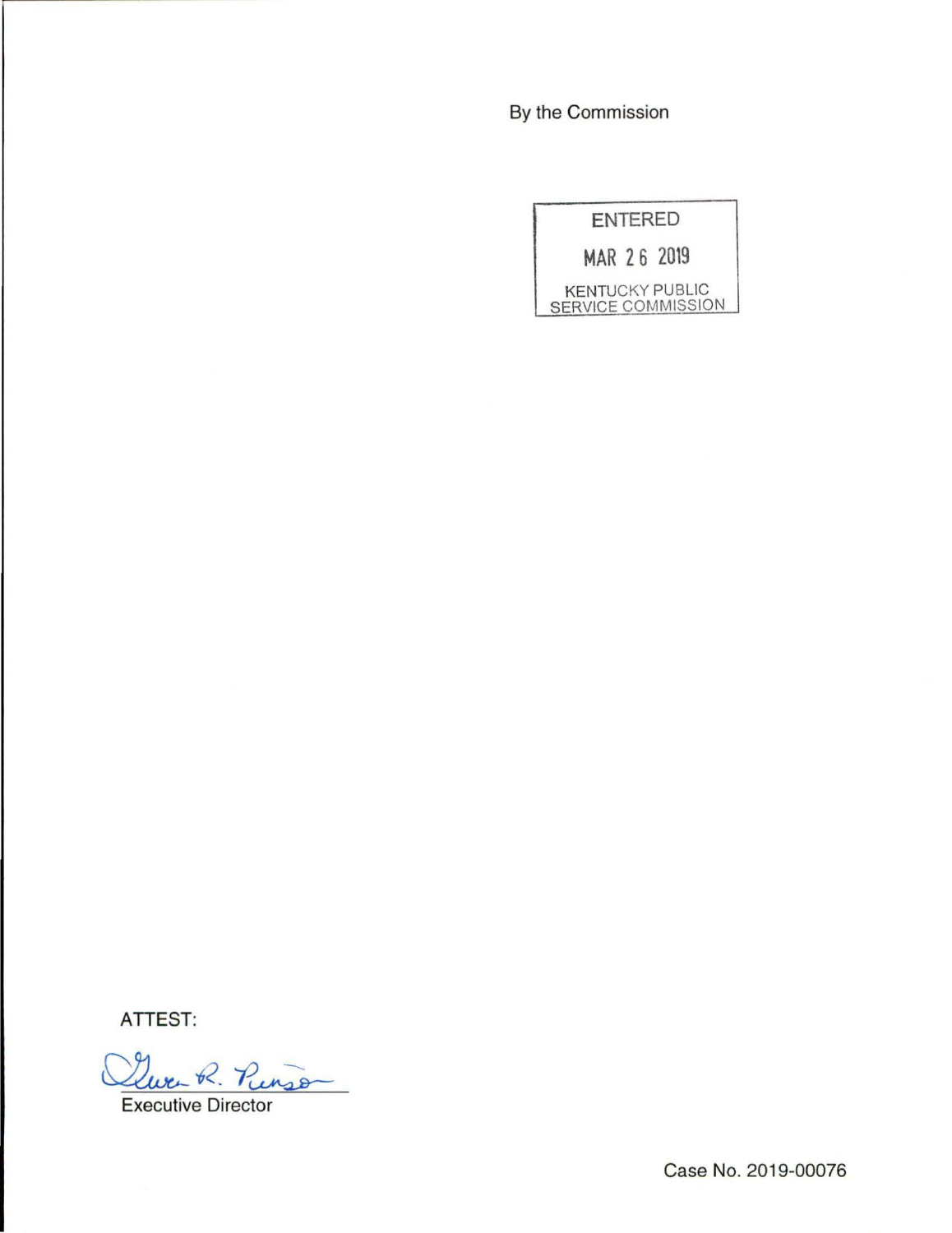### APPENDIX

# APPENDIX TO AN ORDER OF THE KENTUCKY PUBLIC SERVICE COMMISSION IN CASE NO. 2019-00076 DATED **MAR 2 6 2019**

The following rates and charges are prescribed for the customers in the area served by Millennium Energy, Inc. All other rates and charges not specifically mentioned herein shall remain the same as those in effect under the authority of this Commission prior to the effective date of this Order.

### **Residential**

|                           |  | <b>Base Rate</b> | <b>Gas Cost</b><br>Recovery<br>Rate |   | Total  |  |  |
|---------------------------|--|------------------|-------------------------------------|---|--------|--|--|
| All Mcf                   |  | 4.0000           | \$3.2702                            | S | 7.2702 |  |  |
| Commercial and Industrial |  |                  |                                     |   |        |  |  |
| All Mcf                   |  | 3.0000           | \$3.2702                            |   | 6.2702 |  |  |